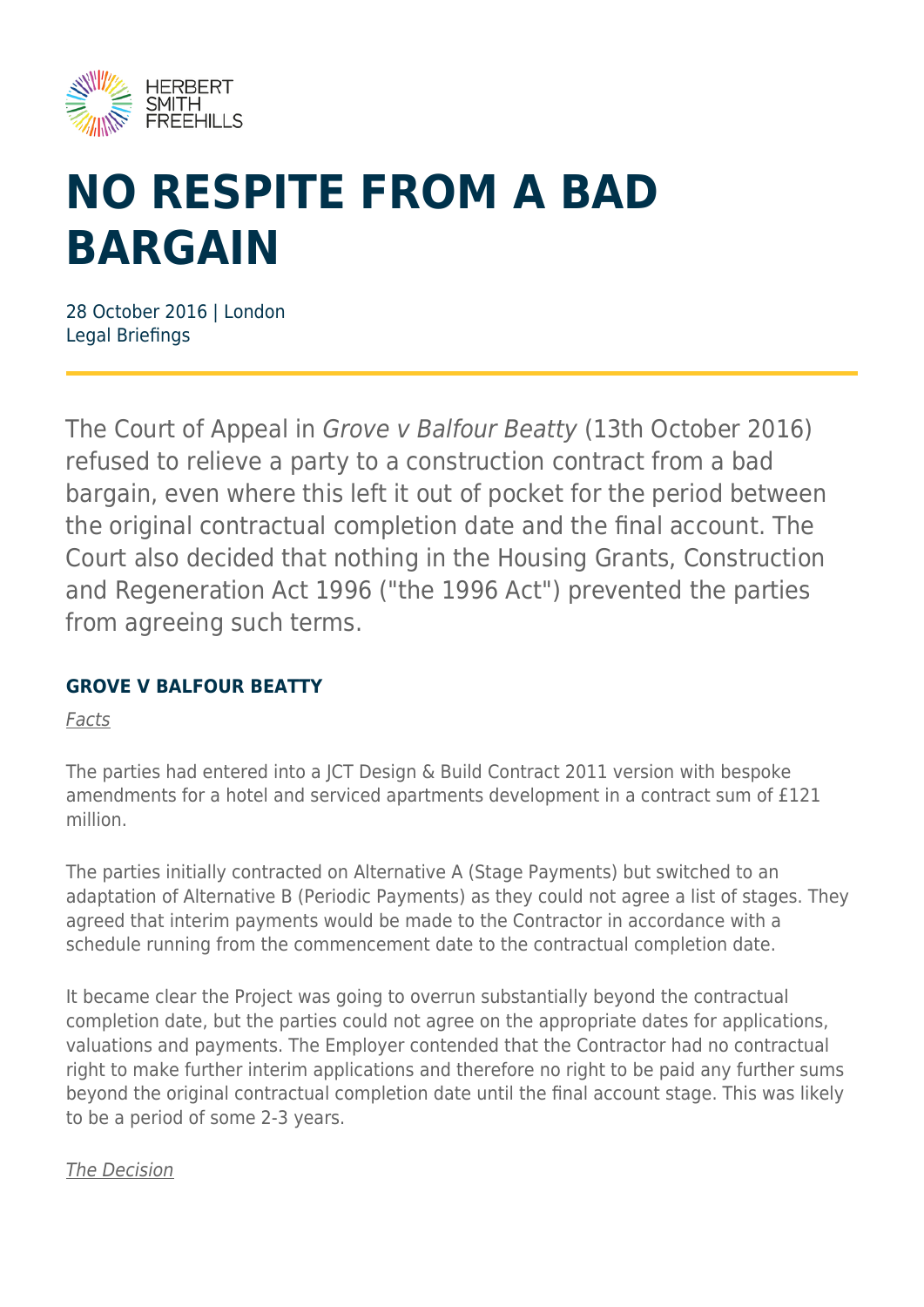The Court rejected the Contractor's argument that the parties had agreed how to deal with interim payments after the original date for completion. It decided that the parties needed to know with certainty the applicable dates for valuation, payment notices, pay less notices and payments in the post completion period. The schedule provided no such information.

The Contactor also submitted that it was "commercial nonsense" to interpret the contract as the Employer contended but the Court decided "this is a classic case of one party making a bad bargain" and it would not rescue that party from the consequences of what it had clearly agreed. There was no ambiguity which would enable the Court to reinterpret the parties' contract in accordance with "commercial common sense".

The Court also rejected an argument that the 1996 Act could assist the Contractor insofar as it refers to entitlement to payment "by instalments…or other periodic payments for any work under the Contract". The Court held that this did not mean that "all" work must be subject to periodic interim payments but simply that work done under a construction contract should generally be subject to a regime of interim payments.

#### Consequences of this decision

The Contractor received no interim payment for work carried out between the original contractual date of completion and the final account stage, which was a substantial period. It follows that when negotiating contractual terms, consideration must be given to possible future events such as extended times of completion.

The 1996 Act did not assist the Contractor. The requirement in the 1996 Act is only for an interim payment system to be established. The detail is left to the parties, although the Court doubted, without deciding the point, that a "cynical device" such as only one interim payment of an insignificant amount could be compliant with the 1996 Act.